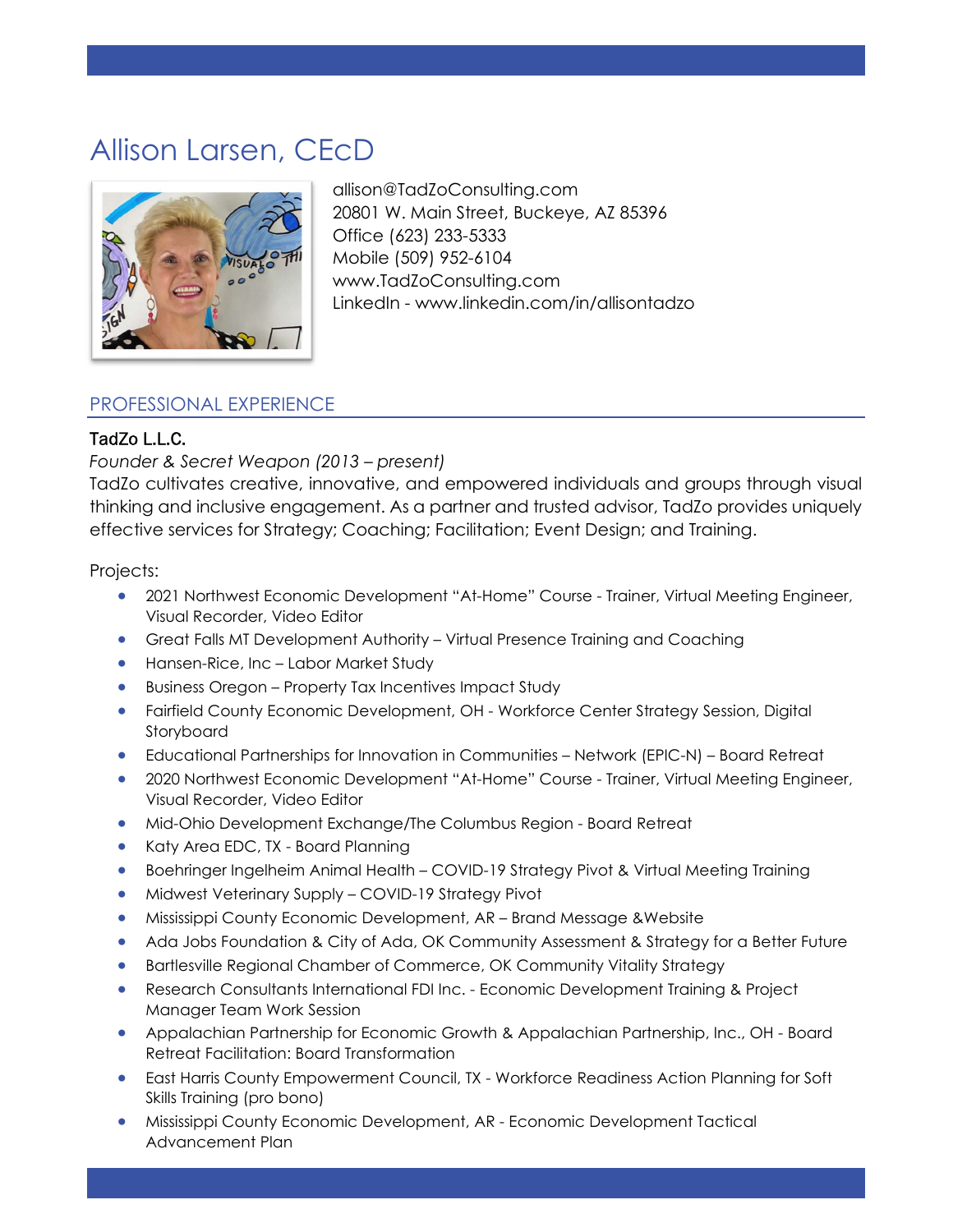Florence Area Chamber of Commerce, OR - Beautification & Revitalization Team Planning

I

I

- South Coffeyville Area Development Authority, OK Action Planning Work Sessions
- Boardman Chamber of Commerce, OR Board Retreat
- Appalachian Partnership for Economic Growth & Appalachian Partnership, Inc., OH Economic Development Strategic Planning for 25-county region
- Oregon Economic Development Association Oregon Certified Ec. Dev. Training Design
- Willamette Workforce Partnership, OR Transp., Warehouse & Distribution Sector Strategy
- Appalachian Partnership for Economic Growth & Appalachian Partnership, Inc., OH Board Retreat Facilitation: Organizing for Strategic Planning
- OG&E/OGE Energy Corporation, OK Community Assessment Tool & Team Training
- Ashland Alliance, KY-Strategic Planning Session
- Oklahoma Southwest Alliance Regionalism Training Session
- Greater Rockport-Fulton Chamber of Commerce, TX– Econ. Recovery Action Plan (pro-bono)
- Bowling Green Area Chamber of Comm. KY High Perf. Motorsports Industry Asset Map
- Lane County, OR Economic Development Strategy
- Lane County, OR Sector Strategy for Advanced Wood Products
- Bixby Metro Chamber of Commerce, OK Target Industry Analysis
- City of Owasso, OK Economic Development Strategic Planning
- KapStone Paper and Packaging, IL Incentives advising for Idaho plant yielding 5 years property tax exemption
- Obion County EDC, TN Workforce Development Initiatives
- KapStone Paper and Packaging, IL Permitting and Incentives advising for California plant yielding \$1M incentive award
- McKinney Economic Development Corporation, TX Industry Target Verification, Business Cases, Strategic Implementation Plan
- City of Springfield, OR Target Industry Analysis, Competitor Benchmarking, Economic Development Strategy, Marketing Strategy, Branding & Marketing Collateral, Website
- Katy Area EDC, TX Economic Development Strategic Plan
- Confidential corporate client (QC) Business Advising
- County of Mohave, AZ Lake Havasu Call Center Brochure
- City of Yakima, WA Economic Development Strategic Plan
- South Willamette EDC, OR Organizational Identity
- **•** McKinney Economic Development Corporation, TX Strategic Planning Workshop Facilitation
- Town of Ajax, ON Economic Development Strategy Review & Update
- Muskogee City-County Port Authority, OK Economic Development Strategy & Marketing Plan
- Redmond Economic Development, Inc., OR Board Retreat Facilitation
- Prineville/Crook County Economic Development Council, OR Board Retreat Facilitation
- City of Coquitlam, BC Technology Workshop Facilitation
- Northern Kentucky Tri-ED Economic Development Training & Best Practices
- Enid Regional Development Alliance, OK Board Retreat Facilitation
- Muskogee City-Co. Port Authority, OK Competitiveness Assessment & Target Industry Analysis
- Redmond Economic Development, Inc., OR Community Economic Dev. Report Card
- Oakland County, MI Economic Development Partners Facilitation for Partner Action Plan
- Greater Spokane Inc., WA Driving Competitive Change for the Spokane Region
- Muskogee City-Co. Port Authority, OK "Economic Development 101" for Community Leaders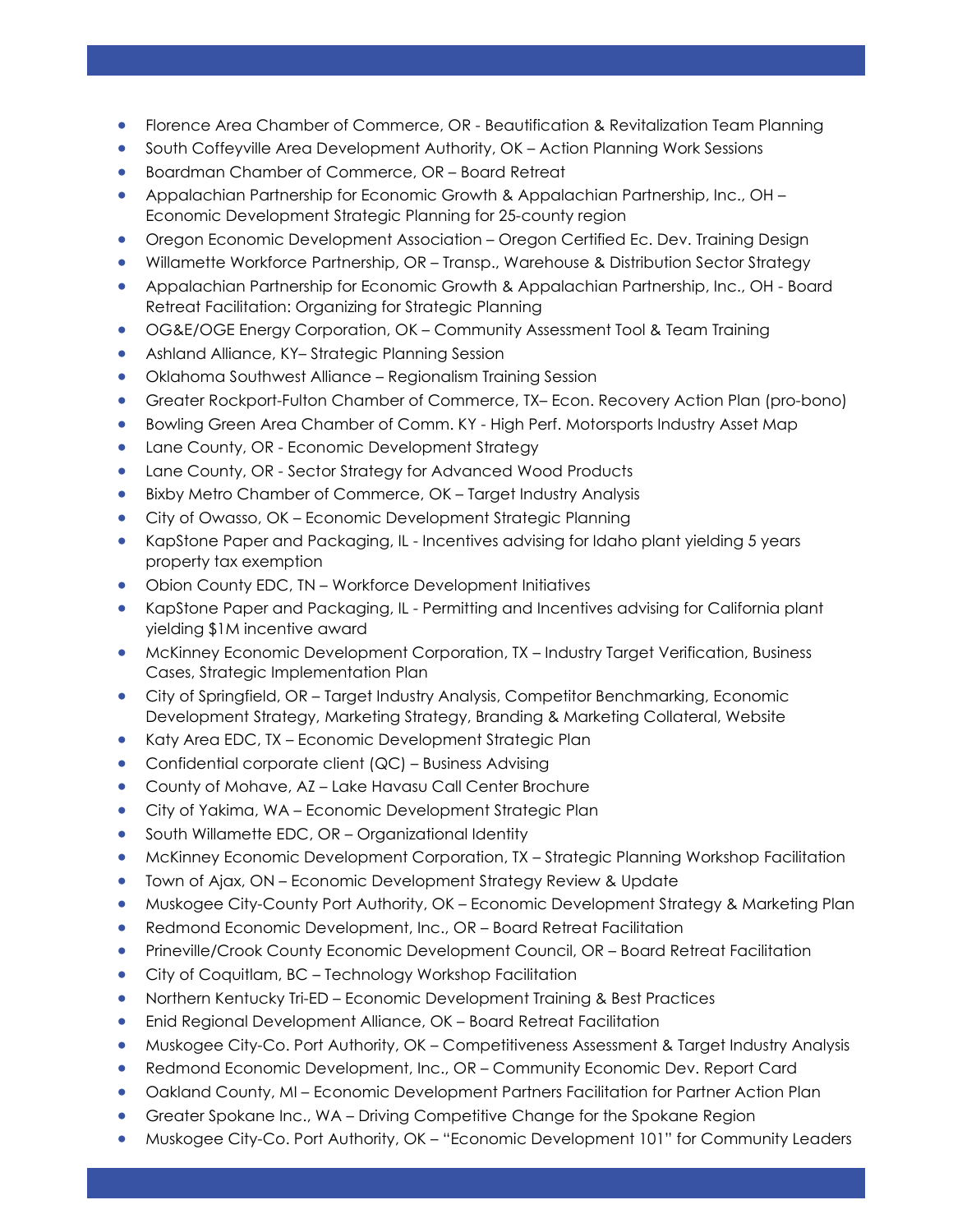- City of Eugene, OR Competitiveness Work Session
- City of Springfield, OR UGB Expansion Sites Assessment
- Oklahoma Governor's Economic Development Marketing Team Annual Retreat Facilitation

I

I

- Martinsville-Henry County EDC, VA Website Advisory Services
- City of Ada, OK Website Advisory Services
- Eugene-Springfield-Lane County, OR "Big Look" Regional Econ. Dev. Organization & Strategy
- Martinsville-Henry County EDC, VA Target Industry Analysis & Business Case Research
- Tri-Cities, WA TRIDEC New Economy Target Industry Study & Competitor Research
- Maple Valley, WA IEDC Economic Development Advisory Services (pro-bono)
- Northern Kentucky Tri-ED Strategic Planning Facilitation
- Ada Jobs Foundation, OK Target Industry Analysis, Branding & Economic Dev. Strategy
- Martinsville-Henry County EDC, VA Best Practices Assessment & Recommendations
- Greater Pensacola Chamber of Commerce, FL Implementation Retainer
- Ken-Tenn Regional Alliance, KY & TN Strategic Plan

# Chabin Concepts

#### Principal (2002 - 2013)

- Ken-Tenn Regional Alliance, KY & TN Industry Targeting, Business Cases
- City of Chula Vista, CA Strategic Positioning, Cluster Analysis & Marketing Strategy
- Greater Pensacola Chamber of Commerce, FL Regional Ec. Dev. Strategy & Marketing Plan
- Cedar Hill EDC, TX CompetitiveReady Asset Scorecard
- Oklahoma City Partnership Rural Community Assessments & Recommendations
- Public Service of Oklahoma Economic Development Marketing Training
- Nebraska Public Power District Rural Economic Development Training
- Wisconsin Economic Dev. Assoc. Competitive Proposals Training & Ec. Dev. Sales Training
- Ajax, Ontario CompetitiveReady Asset Scorecard
- Columbia County Economic Team, OR Business Attraction Plan
- City of Merced, CA Economic Development Work Session & Plan
- Porterville, CA Strategic Plan Update
- West Sacramento, CA Business Resource & Innovation Center Study
- McPherson IDC, KS CompetitiveReady Asset Scorecard; Target Industry Study; Economic Development Strategic Plan
- **•** Brownsville EDC, TX Comparative Benchmarking
- City of Sugar Land, TX Economic Development Strategy
- City of Shasta Lake, CA GreenTech Industrial Park
- Bowling Green Area Chamber of Commerce, KY Target Markets Analysis; updated South Central Kentucky Marketing Plan
- City of Beaverton, OR Target Industry Analysis & Implementation Plan
- City of Scottsdale, AZ Competitiveness Assessment/Target Industry Study
- City of Merced, CA Business Case Development
- **•** Frisco EDC, TX Comprehensive Economic Development Strategy
- Colusa County, CA Economic Development Roadmap
- Confederate Tribes of the Umatilla Indian Reservation, OR Marketing Advisement
- Rio South Texas Competitive Assessment & Market Position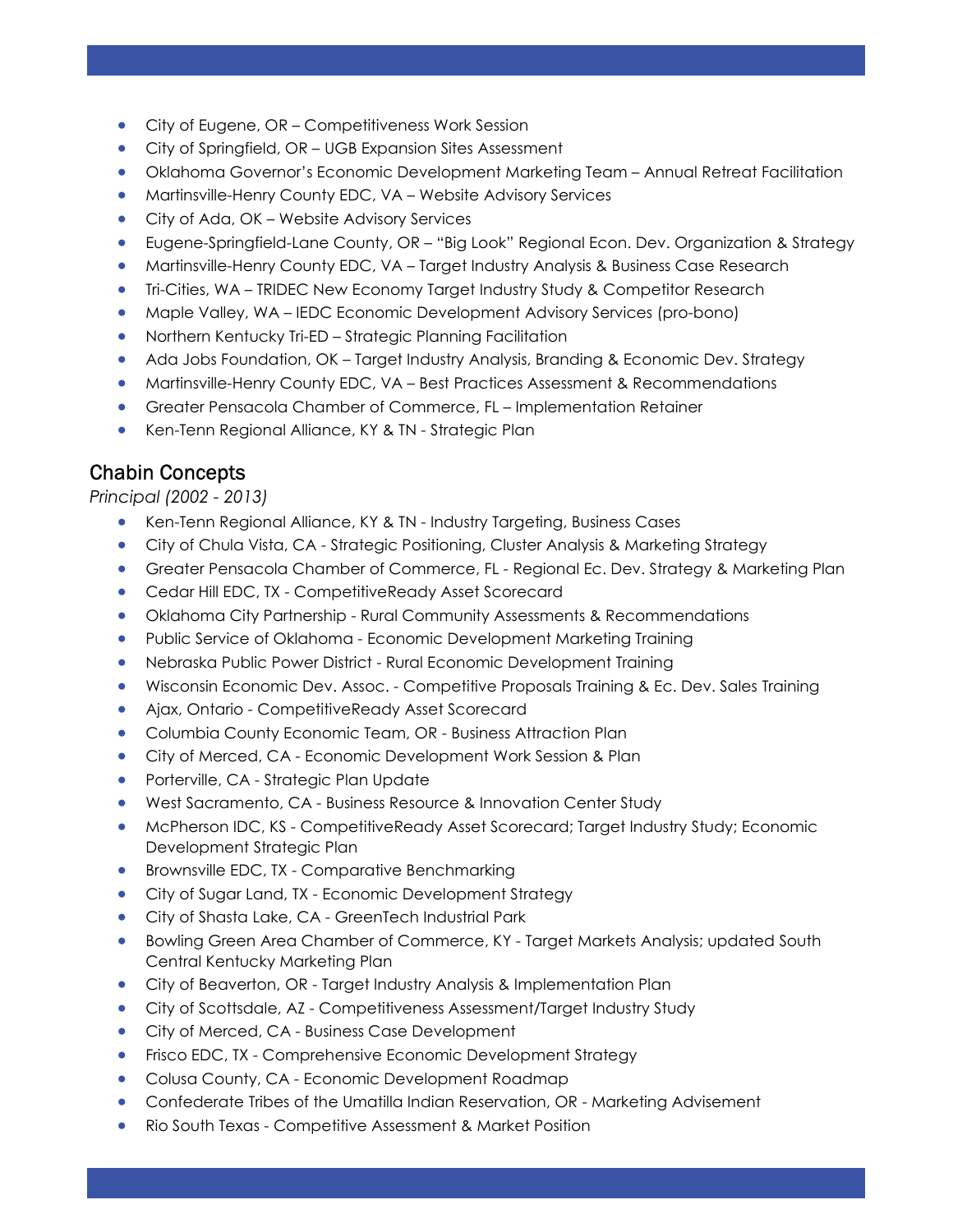- Greater Yuma EDC, AZ Marketing Plan & Business Cases
- Quad City IA & IL Logistics Industry Study; Wind Website
- San Jose Redevelopment Agency, CA Downtown Tenant Preferences Study; Organizational Plan, Marketing Plan

I

I

- Grenada County EDD, MS Economic Dev. Strategic Plan; Website; Business Cases
- Northern Rural Training and Employment Network (NORTEC) Designing Local Skills Strategies for STEM Occupations
- Mid-Michigan Region Location Analysis & Positioning for Photovoltaic Industry
- City of Santa Rosa, CA Econ. Development Plan; Consultative Selling Work Session
- Bowling Green Area Chamber of Commerce, KY South Central KY Regional Marketing Plan & Business Cases
- **Northern Colorado EDC Marketing Plan**
- Mariposa County, CA Economic Vitality Plan
- Greater Phoenix Economic Council, AZ Business Case & Prospecting Program
- Grays Harbor Public Development Authority, WA Strategic Marketing Program
- Victor Valley EDA, CA Regional Marketing Program; Target Industry Study
- State of Washington Prospecting & Marketing Program
- City of Henderson, NV Target Industry Study, Customized ACT Training
- Prospecting Services for Oklahoma Business Roundtable, Portland Dev. Commission, OR; Shasta County EDC, CA; City of Victorville, CA; and Victor Valley EDA, CA
- NWPennsylvania Regional Planning Commission Regional Website Review & Training
- State of Washington Prospecting & Marketing Program
- City of Castle Rock, WA Strategic Marketing Plan
- City of Rio Vista, CA Industrial Strategy
- City of Madera, CA Enterprise Zone Renewal Application
- New Mexico Economic Development Partnership Targeting & Positioning
- Spokane Area EDC, WA Strategy & Organization Re-engineering
- San Diego EDC, CA Organizational Enhancement
- Oregon Economic Development Assoc. Targeted Industry Prospecting Campaign
- **Solano County EDC, CA Perception Interviews & Client Handbook**

# Economic Development Corporation serving Fresno County

Vice President, Client Services and Interim President/CEO (1999 - 2002)

- Primary contact for site consultants and businesses, resulting in nearly 5,200 new; 800 retained jobs
- Architect of state-of-the-art tools for enhanced responsiveness to clients Comparative Demographics, Site Selection Core Database (IEDC standards), Real Estate Database, Comparative Operating Cost Analysis and Incentive Calculator; award winning at state and national levels
- Established "Red Teams" of signature-level authorities to meet with prospects, including a specialized "EDC Workforce Red Team"
- Secured grants from USDA, Workforce Investment Corporation and California Technology Trade & Commerce Agency
- Managed 10 employees